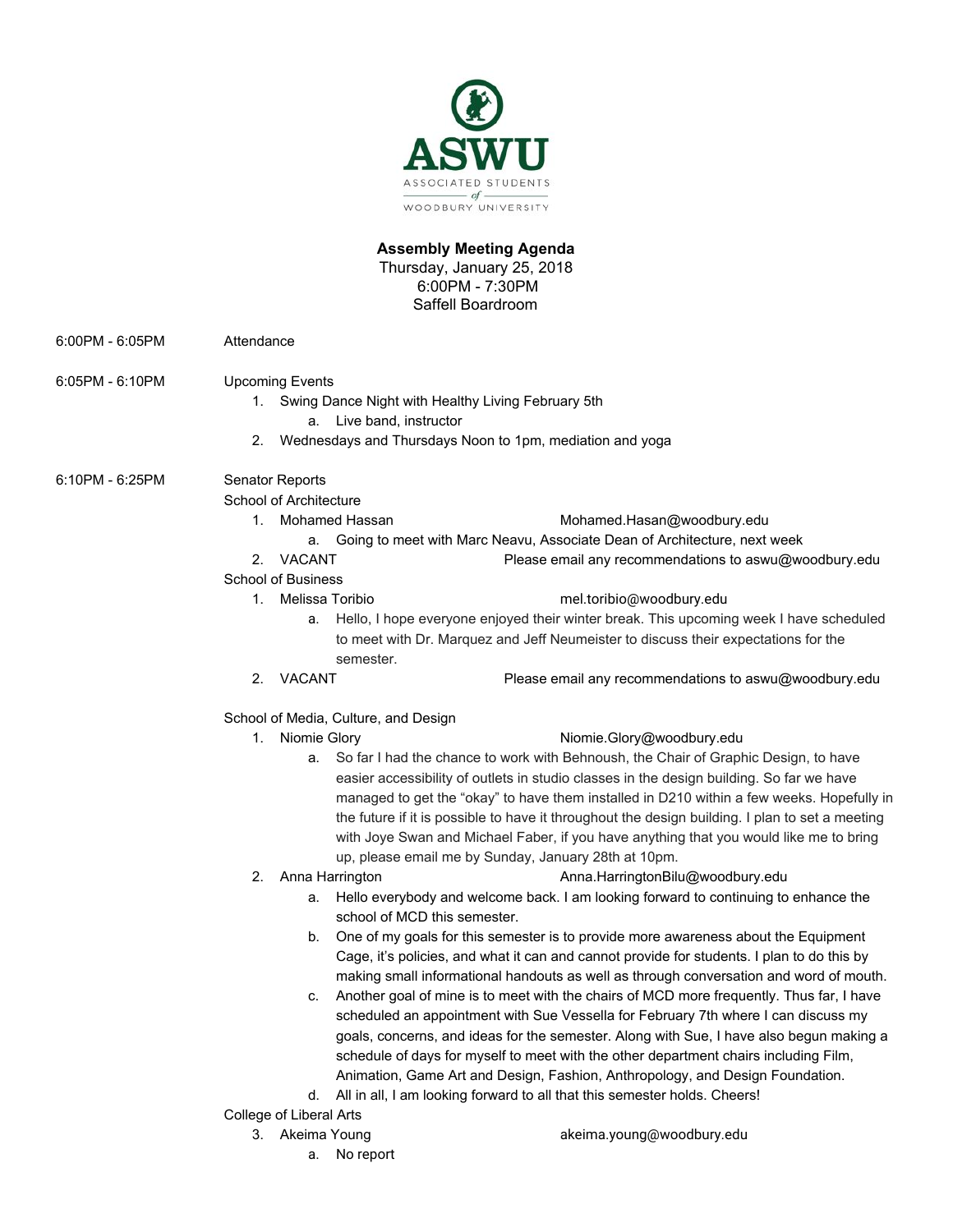6:25PM - 6:50PM Executive Board Reports

1. Alexandra Holguin, President alex.holguin@woodbury.edu

- a. Met with President Steele last week to discuss our goals for the semester as an executive board.
	- i. 2 more bulletin boards this semester
	- ii. General stronger knowledge of student help and what to do in certain situations
		- 1. Psychology club's mission is to help with mental health
			- 2. I want you to be happy day March 3rd
				- a. Can be OAC event
				- b. Possibly collaborate with healthy living, and office of student affairs
	- b. Constitution Committee:We will be forming a constitution committee this semester to comb through the suggestions given by ASGA. If anyone is interested in sitting on this committee please reach out to me ASAP as we are beginning to meet this week.
	- c. Elections: If anyone is interested in running for ASWU's executive board for the academic year 2018-2019 please stay after the meeting. Applications for executive board will be due Monday, February 5th the application can be found on our website under the applications tab for more information.
	- d. Bulletin Boards: We will be moving forward with two more bulletin boards this spring similar to the one at woody's. One will be placed in a location close to MCD's classes and the other is in the process of being finalized.
	- e. Bust: The bust is in the financial stage of processing paperwork so the company can begin production. We hope to see our bust sometime this semester. As we know more information we will provide.
- 2. William Garcia, Executive VP william.garcia@woodbury.edu
	- a. Elections be sure to run for executive board for ASWU applications are available on the ASWU website and due February 5th.
	- b. Presidents and Treasurers
		- i. All representatives at Assembly meetings should either be the president or treasurer of their organization. If you are not, please let me know either of the positions are not present
	- c. Counselors breakfast
		- i. Just a quick reminder that the counselors connection breakfast is tomorrow at 7:30 AM for those who committed to going on the Presidents and Treasurers groupme, you have been RSVP's and are expected to be there
		- ii. There is no specific attire required, you may dress as you please, so long as it is appropriate clothing
- 3. Bennet Cariaga, VP of Finance bennet.cariaga@woodbury.edu
	- a. Hi everyone! I hope you are finding all of your new classes well.
	- b. If you are looking to run for an executive board position for ASWU, please stay after the
		- meeting. The applications for the 2018-2019 term are due Monday, February 5th.
	- c. OAC
		- i. Thank you to the 7 orgs who have attended the first of two OAC workshop sessions. Please also remind your org officers to attend the second OAC workshop if they haven't done so already. Also encourage other members as well, as it gives them an insight in the OAC process.
		- ii. An email was sent out to each org President and Treasurer containing the step-by-step process for OAC. If you haven't received this email, please speak with Will after the meeting, or [update your org contact info online](https://goo.gl/forms/tW3uP7C6cBSLpzPE2).
		- iii. The second OAC workshop will occur on Thursday, February 1, from 12:00PM 1:00PM in the School of Business, room SB210. As a reminder, orgs that are requesting for OAC funding must attend one workshop to maintain eligibility as things have changed since the last semester.
		- iv. There have been a few updates throughout the OAC process. I removed and added questions, and changed the way transfers should work. One big change is the way each org will vote during the OAC meeting. But more on that later.
		- v. Here are important dates regarding the following OAC items: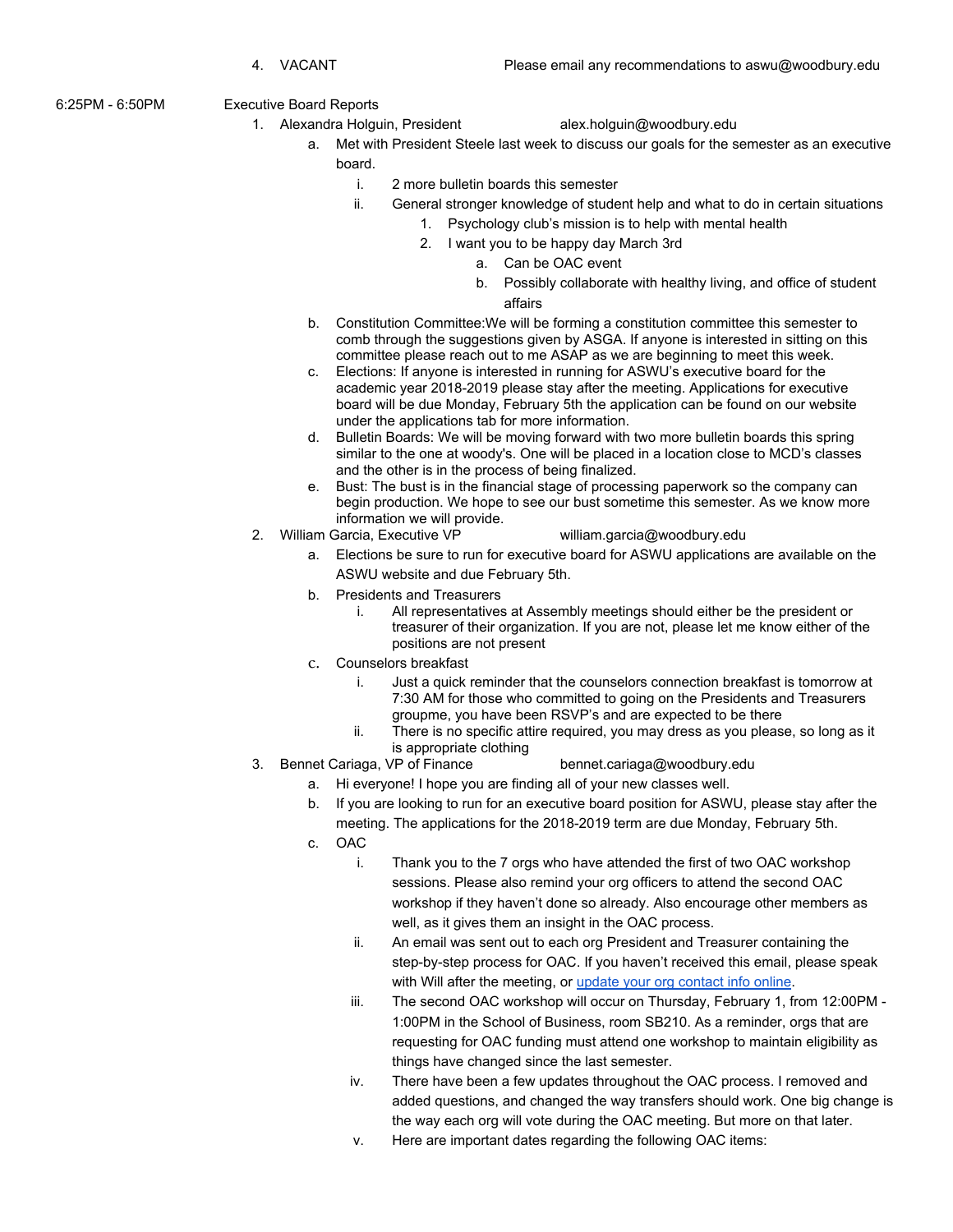- 1. OAC Contracts due: Thursday, February 8, before 5:00PM in the ASWU box, located in the SORC or to me.
- 2. [OAC Funding Requests](https://goo.gl/forms/9LuCX9hzol7W7kdA2) due: Friday, February 9, at 9:00PM.
- 3. Org Presentations due: Friday, February 9, at 11:59PM
- 4. OAC Meeting: Sunday, February 11, from 11:00AM to 3:00PM
- 4. Marta Huo, VP of Student Orgs marta.huo@woodbury.edu
	- a. Keep in mind the pace of meetings, try not to shove too much information at once
	- b. Hello everyone, welcome back. Hope you all had a great winter break and are excited for the new school year. I know a lot of you have been asking about the org emails, IT have finally made them, yay! Michelle and I are working out the final details so be on the lookout for an email about the finalized details from Michelle most likely next week.
	- c. Since this is the first meeting back, I'm just going to recap some norms and rules that we have for assembly meetings. E-board if you guys want to add anything that I have missed feel free to do so.
		- i. No phones or laptops allowed
		- ii. No side conversations allowed<br>iii. Food is allowed
		- Food is allowed
			- 1. Use placemats
			- 2. Be courteous and respectful
			- 3. Clean up after yourself and return placemats
		- iv. Professional tone, no attitude
			- 1. Voice opinion but do not be rude
		- v. Take notes of informations given
			- 1. Relay all information to the respectful position
			- 2. Minutes are also posted on the ASWU website
		- vi. Pick up agenda at the front
		- vii. Pick up name plate before going to seat<br>viii. SIPs sits towards the front of the room
		- SIPs sits towards the front of the room
		- ix. Perfect attendance incentive
		- x. Is there anything that you all want to see in assembly?<br>xi. If you have any questions or comments please speak r
		- If you have any questions or comments please speak now.
	- d. Also, elections and applications are coming up faster than you think. ASWU helped me grow as a student leader on campus and taught me many other skills that you will not learn in a classroom. If you are interested in my position, please feel free to email me with any questions.
	- e. Thank you
- 5. Adam Ramirez, VP of Marketing adam.ramirez@woodbury.edu
	- a. Hello everyone. So all active orgs will be receiving a black table cloth with your respective logo as hopefully as soon as a week or so. This is so when your organization tables, you have another asset for recruiting and visibility. I will reach out to you all individually via email.
	- b. Remember, when it comes to advertising your events, if they are OAC funded events, they should have the ASWU cosponsor stamp on them, even if its a joint event with your school or staff/faculty. You can find these stamps on the ASWU website under the docs & surveys tab, then under organization forms. You'll find 3 different files for each flyer size. The only size flyers allowed are 5x7, 8.5x11, 11x17, and 24x36, so the stamp has to be according to the size of the flyer
	- c. I will also reach out to each org individually for our social media. We want to incorporate representative spotlights from all organizations. So I will reach out to all of you via email for an image and a brief description
	- d. Also, elections and applications are coming up. If you're looking for leadership experience in student government, I advise you apply. It is a great opportunity to make a difference on campus, especially for students. If you are interested in my position, please feel free to email me with any questions, ask for my number, or even come up to me, I don't mind chatting at all. Thanks
- 6. Autumn Davis, VP of Student Life autumn.davis@woodbury.edu
	- a. Welcome back! So excited to see everyone's faces. I hope you're all ready to get back in gear and that we all have an awesome semester! There are a lot of things going on already, but I believe in you all!
	- b. Of course, I want to talk to you all about woodstock. The stage is set for April 7th! CAB and I super excited. Things will be a bit different this year- We're going for a different vibe;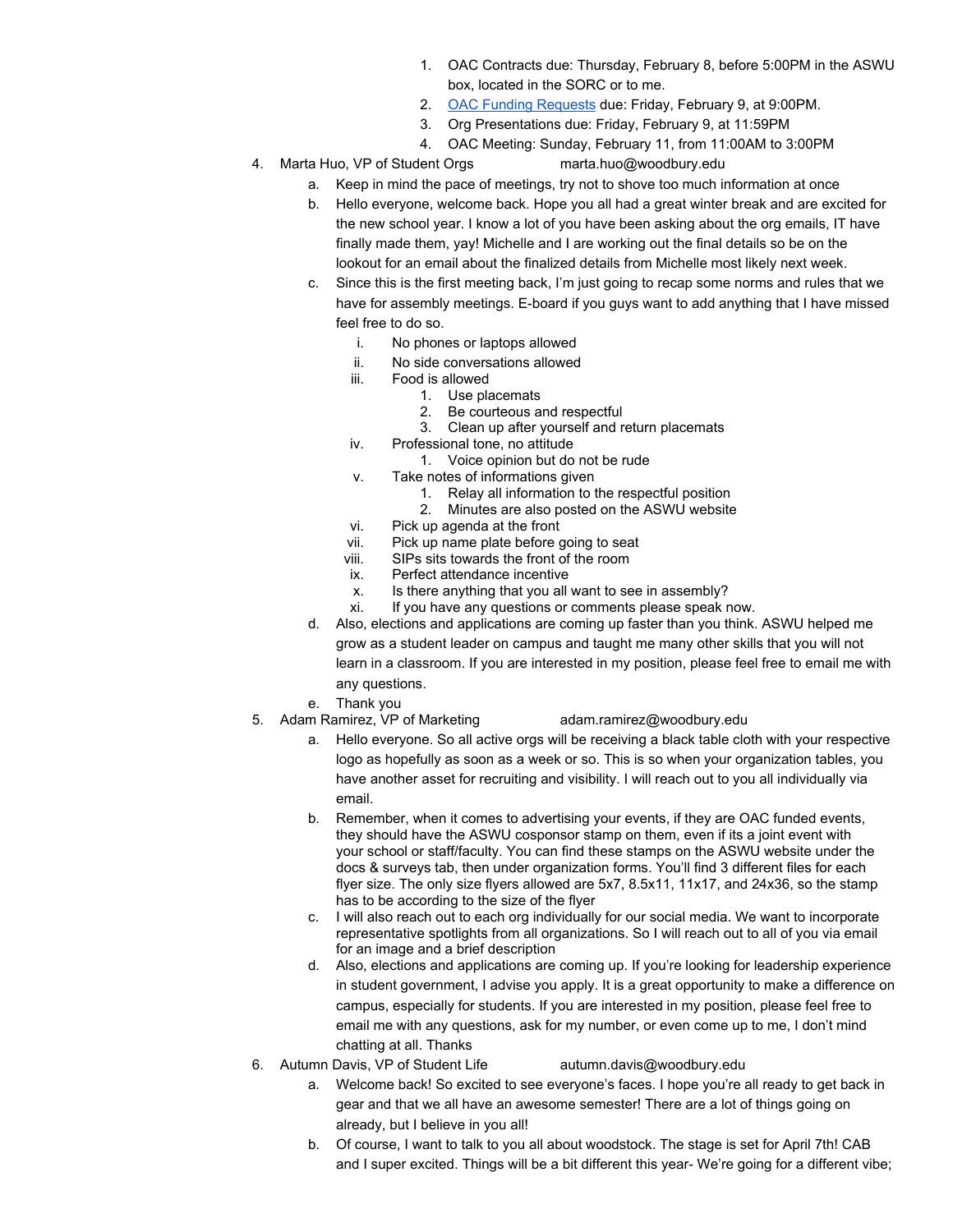|                 | our theme is Project W, a play on the film Project X. So of course anything can happen so<br>be prepared.<br>i.<br>I sent an email regarding woodstock to org presidents regarding OAC. We will<br>have tabling, but only from 5-7pm. Woodstock is from 5-11pm. If you would like<br>to table please tell me what you're doing by February 5.<br>ii.<br>The proposal from the email is one similar to what we've had in past years<br>regarding rides. This year we are asking to request OAC for artists! You can<br>table and request for artists at the same time. For clarification, If you were to<br>request say the full \$1400 from OAC, you could use \$400 for your table, and give<br>\$1000 to CAB for an artist. Any amount really would help. Of course if you have<br>questions, please don't hesitate to ask myself or Bennet.<br>Lastly, Elections are soon and Applications are coming up! I encourage you all to apply,<br>C.<br>as ASWU is a stepping stone to even bigger positions in leadership, and will help prepare<br>you for the working world. If you're interested in student life, specifically, of course come<br>ask me about it! |
|-----------------|--------------------------------------------------------------------------------------------------------------------------------------------------------------------------------------------------------------------------------------------------------------------------------------------------------------------------------------------------------------------------------------------------------------------------------------------------------------------------------------------------------------------------------------------------------------------------------------------------------------------------------------------------------------------------------------------------------------------------------------------------------------------------------------------------------------------------------------------------------------------------------------------------------------------------------------------------------------------------------------------------------------------------------------------------------------------------------------------------------------------------------------------------------------------|
| 6:50PM - 6:55PM | <b>Advisor Report</b>                                                                                                                                                                                                                                                                                                                                                                                                                                                                                                                                                                                                                                                                                                                                                                                                                                                                                                                                                                                                                                                                                                                                              |
|                 | mauro.diaz@woodbury.edu<br>Mauro Diaz<br>1.                                                                                                                                                                                                                                                                                                                                                                                                                                                                                                                                                                                                                                                                                                                                                                                                                                                                                                                                                                                                                                                                                                                        |
|                 | Good evening, thank you for the time here. Thank you to the returners for the continued<br>а.                                                                                                                                                                                                                                                                                                                                                                                                                                                                                                                                                                                                                                                                                                                                                                                                                                                                                                                                                                                                                                                                      |
|                 | leadership.                                                                                                                                                                                                                                                                                                                                                                                                                                                                                                                                                                                                                                                                                                                                                                                                                                                                                                                                                                                                                                                                                                                                                        |
|                 | Moving your institute forward is done through dedication. It is appreciated.<br>b.                                                                                                                                                                                                                                                                                                                                                                                                                                                                                                                                                                                                                                                                                                                                                                                                                                                                                                                                                                                                                                                                                 |
|                 | Appreciated by the cabinet, the President, Dean of Students, Vice President of<br>i.                                                                                                                                                                                                                                                                                                                                                                                                                                                                                                                                                                                                                                                                                                                                                                                                                                                                                                                                                                                                                                                                               |
|                 | Academic affairs                                                                                                                                                                                                                                                                                                                                                                                                                                                                                                                                                                                                                                                                                                                                                                                                                                                                                                                                                                                                                                                                                                                                                   |
|                 | Faculty really cares about what is going on and respond to issues addressed by<br>ii.                                                                                                                                                                                                                                                                                                                                                                                                                                                                                                                                                                                                                                                                                                                                                                                                                                                                                                                                                                                                                                                                              |
|                 | the students (through ASWU).                                                                                                                                                                                                                                                                                                                                                                                                                                                                                                                                                                                                                                                                                                                                                                                                                                                                                                                                                                                                                                                                                                                                       |
|                 | If no one addresses an issue, it will not be fixed. We cannot fix it if we do not<br>iii.                                                                                                                                                                                                                                                                                                                                                                                                                                                                                                                                                                                                                                                                                                                                                                                                                                                                                                                                                                                                                                                                          |
|                 | know about it, we do take your comments seriously.                                                                                                                                                                                                                                                                                                                                                                                                                                                                                                                                                                                                                                                                                                                                                                                                                                                                                                                                                                                                                                                                                                                 |
| 6:55PM - 7:25PM | Open Forum                                                                                                                                                                                                                                                                                                                                                                                                                                                                                                                                                                                                                                                                                                                                                                                                                                                                                                                                                                                                                                                                                                                                                         |
|                 | "Can you remove someone from office?"<br>1.                                                                                                                                                                                                                                                                                                                                                                                                                                                                                                                                                                                                                                                                                                                                                                                                                                                                                                                                                                                                                                                                                                                        |
|                 | Mauro: one may not be taken out of office because of a difference of opinion<br>а.                                                                                                                                                                                                                                                                                                                                                                                                                                                                                                                                                                                                                                                                                                                                                                                                                                                                                                                                                                                                                                                                                 |
|                 | What constitutes impeachment is for an executive board member violates the constitution<br>b.                                                                                                                                                                                                                                                                                                                                                                                                                                                                                                                                                                                                                                                                                                                                                                                                                                                                                                                                                                                                                                                                      |
|                 | Please reach out to Mauro if you have reason you want to remove a member from office<br>C.                                                                                                                                                                                                                                                                                                                                                                                                                                                                                                                                                                                                                                                                                                                                                                                                                                                                                                                                                                                                                                                                         |
|                 | "It is unfair the faculty members take up the DFL or woodshop when us as students are the ones<br>2.                                                                                                                                                                                                                                                                                                                                                                                                                                                                                                                                                                                                                                                                                                                                                                                                                                                                                                                                                                                                                                                               |
|                 | paying for the services. DFL run times up to 3 HRS on two machines at once!"                                                                                                                                                                                                                                                                                                                                                                                                                                                                                                                                                                                                                                                                                                                                                                                                                                                                                                                                                                                                                                                                                       |
|                 | We will be reaching out to Randy Stauffer, Ingalli, and Matthew Corbitt and have a<br>а.                                                                                                                                                                                                                                                                                                                                                                                                                                                                                                                                                                                                                                                                                                                                                                                                                                                                                                                                                                                                                                                                           |
|                 | response at our following meeting.                                                                                                                                                                                                                                                                                                                                                                                                                                                                                                                                                                                                                                                                                                                                                                                                                                                                                                                                                                                                                                                                                                                                 |
|                 | Senators for MCD<br>3.                                                                                                                                                                                                                                                                                                                                                                                                                                                                                                                                                                                                                                                                                                                                                                                                                                                                                                                                                                                                                                                                                                                                             |
|                 | Film cage<br>а.                                                                                                                                                                                                                                                                                                                                                                                                                                                                                                                                                                                                                                                                                                                                                                                                                                                                                                                                                                                                                                                                                                                                                    |
|                 | Is the film cage reserved for just film majors?<br>i.                                                                                                                                                                                                                                                                                                                                                                                                                                                                                                                                                                                                                                                                                                                                                                                                                                                                                                                                                                                                                                                                                                              |
|                 | ii.<br>Departments rent equipment for their classes for the semester                                                                                                                                                                                                                                                                                                                                                                                                                                                                                                                                                                                                                                                                                                                                                                                                                                                                                                                                                                                                                                                                                               |
|                 | Instructors must request equipment<br>iii.                                                                                                                                                                                                                                                                                                                                                                                                                                                                                                                                                                                                                                                                                                                                                                                                                                                                                                                                                                                                                                                                                                                         |
|                 | Architecture is under discussion if they can borrow<br>1.                                                                                                                                                                                                                                                                                                                                                                                                                                                                                                                                                                                                                                                                                                                                                                                                                                                                                                                                                                                                                                                                                                          |
|                 | No one has purchased reservations for architecture students<br>2.                                                                                                                                                                                                                                                                                                                                                                                                                                                                                                                                                                                                                                                                                                                                                                                                                                                                                                                                                                                                                                                                                                  |
|                 | Architecture students are in need of cameras, Anna Harrington is<br>3.                                                                                                                                                                                                                                                                                                                                                                                                                                                                                                                                                                                                                                                                                                                                                                                                                                                                                                                                                                                                                                                                                             |
|                 | addressing this issue                                                                                                                                                                                                                                                                                                                                                                                                                                                                                                                                                                                                                                                                                                                                                                                                                                                                                                                                                                                                                                                                                                                                              |
|                 | Also reach out to Mohammed, the Senator of Architecture<br>4.<br>Business plan competition is coming up<br>4.                                                                                                                                                                                                                                                                                                                                                                                                                                                                                                                                                                                                                                                                                                                                                                                                                                                                                                                                                                                                                                                      |
|                 | If anyone would like to do a pitch<br>а.                                                                                                                                                                                                                                                                                                                                                                                                                                                                                                                                                                                                                                                                                                                                                                                                                                                                                                                                                                                                                                                                                                                           |
|                 | i.<br>Winner receives \$1,000                                                                                                                                                                                                                                                                                                                                                                                                                                                                                                                                                                                                                                                                                                                                                                                                                                                                                                                                                                                                                                                                                                                                      |
|                 | ii.<br>Gets to travel to CEO's national headquarters in Florida all expenses paid                                                                                                                                                                                                                                                                                                                                                                                                                                                                                                                                                                                                                                                                                                                                                                                                                                                                                                                                                                                                                                                                                  |
|                 | There is no set date yet<br>b.                                                                                                                                                                                                                                                                                                                                                                                                                                                                                                                                                                                                                                                                                                                                                                                                                                                                                                                                                                                                                                                                                                                                     |
|                 | Applications are out<br>c.                                                                                                                                                                                                                                                                                                                                                                                                                                                                                                                                                                                                                                                                                                                                                                                                                                                                                                                                                                                                                                                                                                                                         |
|                 | Reach out to Mila to apply<br>İ.                                                                                                                                                                                                                                                                                                                                                                                                                                                                                                                                                                                                                                                                                                                                                                                                                                                                                                                                                                                                                                                                                                                                   |
|                 | First CAB and get next Wednesday<br>5.                                                                                                                                                                                                                                                                                                                                                                                                                                                                                                                                                                                                                                                                                                                                                                                                                                                                                                                                                                                                                                                                                                                             |